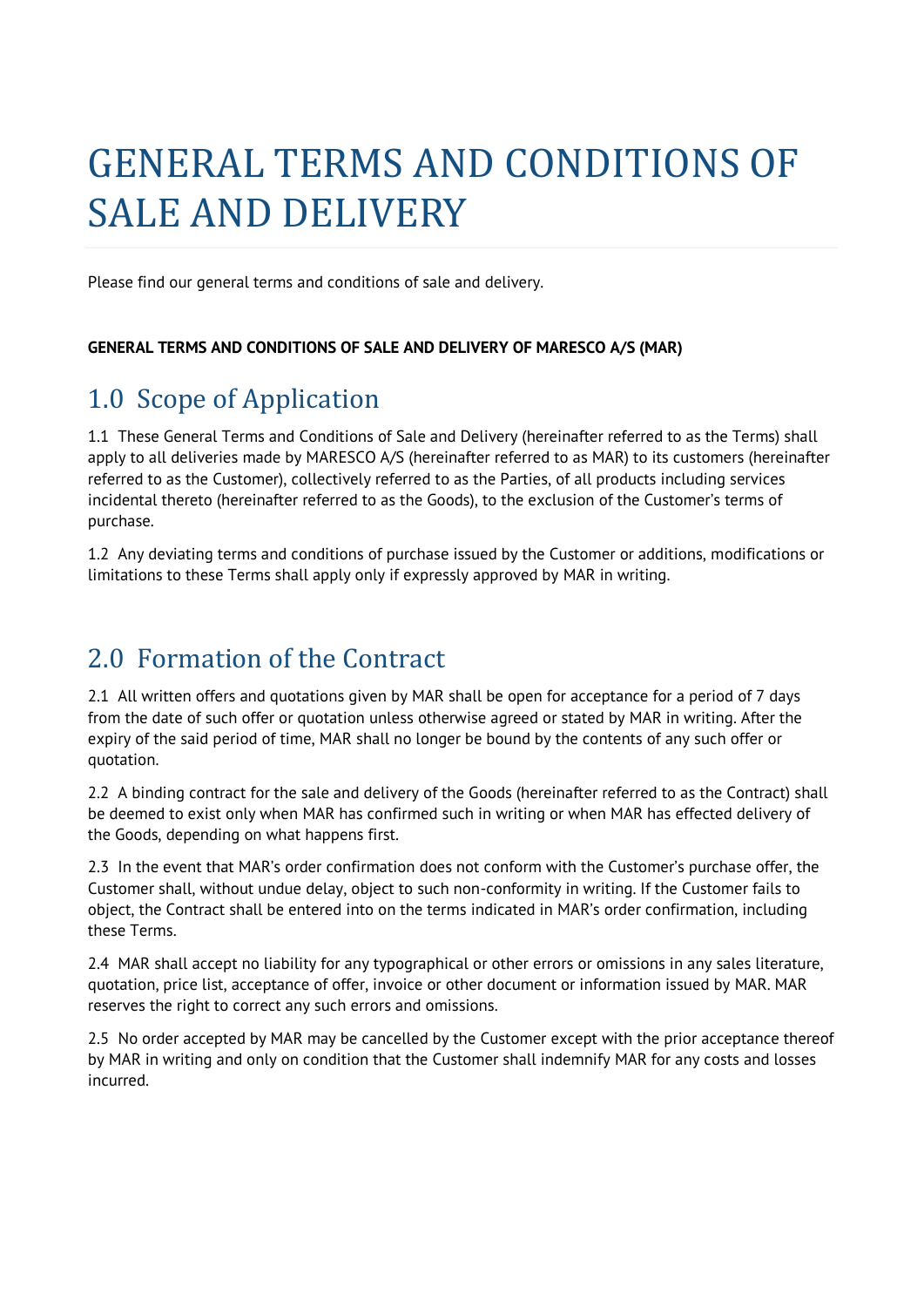# 3.0 Prices

3.1 The price of the Goods shall be MAR's quoted price. Reference is also made to clause 2.1.

3.2 Unless otherwise stated by MAR in writing, prices quoted shall be net prices for delivery CIP (Incoterms 2010), exclusive of taxes and duties.

3.3 Prices shall be based on the raw material prices, subsidies, rates of exchange, customs tariffs, etc. in force on the date of the quotation. In the event of material changes to such raw material prices, subsidies, rates, tariffs, etc. MAR reserves the right to adjust and change the prices and, by that, the Contract accordingly.

#### 4.0 Payment

4.1 The terms of payment shall be net cash unless otherwise confirmed by MAR in writing. In the event that the Customer is granted a credit, the Customer shall provide appropriate security for such credit on terms approved by MAR.

4.2 Payment shall be deemed to have been effected once the sums due without deduction are made available to MAR in the account designated by MAR. Agents and distributors have no authority to receive payment.

4.3 The Customer shall not be allowed to make any deductions, set-offs or counterclaims in sums due to MAR, unless confirmed by MAR in writing.

4.4 MAR shall be entitled to cancel the Contract and/or suspend any further deliveries under any current Contract until any and all outstanding sums have been paid in full.

4.5 Title in the Goods shall pass from MAR to the Customer only when payment of all sums due has been made in full.

# 5.0 Delivery

5.1 Unless otherwise confirmed by MAR in writing, delivery shall be made CIP (Incoterms 2020).

5.2 All dates quoted for delivery of the Goods shall be approximate, and MAR shall not be liable for any losses or damages, howsoever caused, suffered by the Customer due to any delay in delivery or nondelivery of the Goods.

5.3 If the Customer fails to take timely delivery of the Goods – or if, where the Customer is to give delivery instructions, the Customer fails to give such instructions – MAR may at its discretion either extend the time of delivery or shipment of the Goods, storing the Goods at the Customer's risk and cost until actual delivery or cancel the Contract or any part thereof, in either case without prejudice to any other right or remedy available to MAR.

5.4 Partial shipment or partial delivery and/or transhipment shall be permitted. Each partial shipment or delivery shall be regarded as fulfilment of a separate and independent Contract.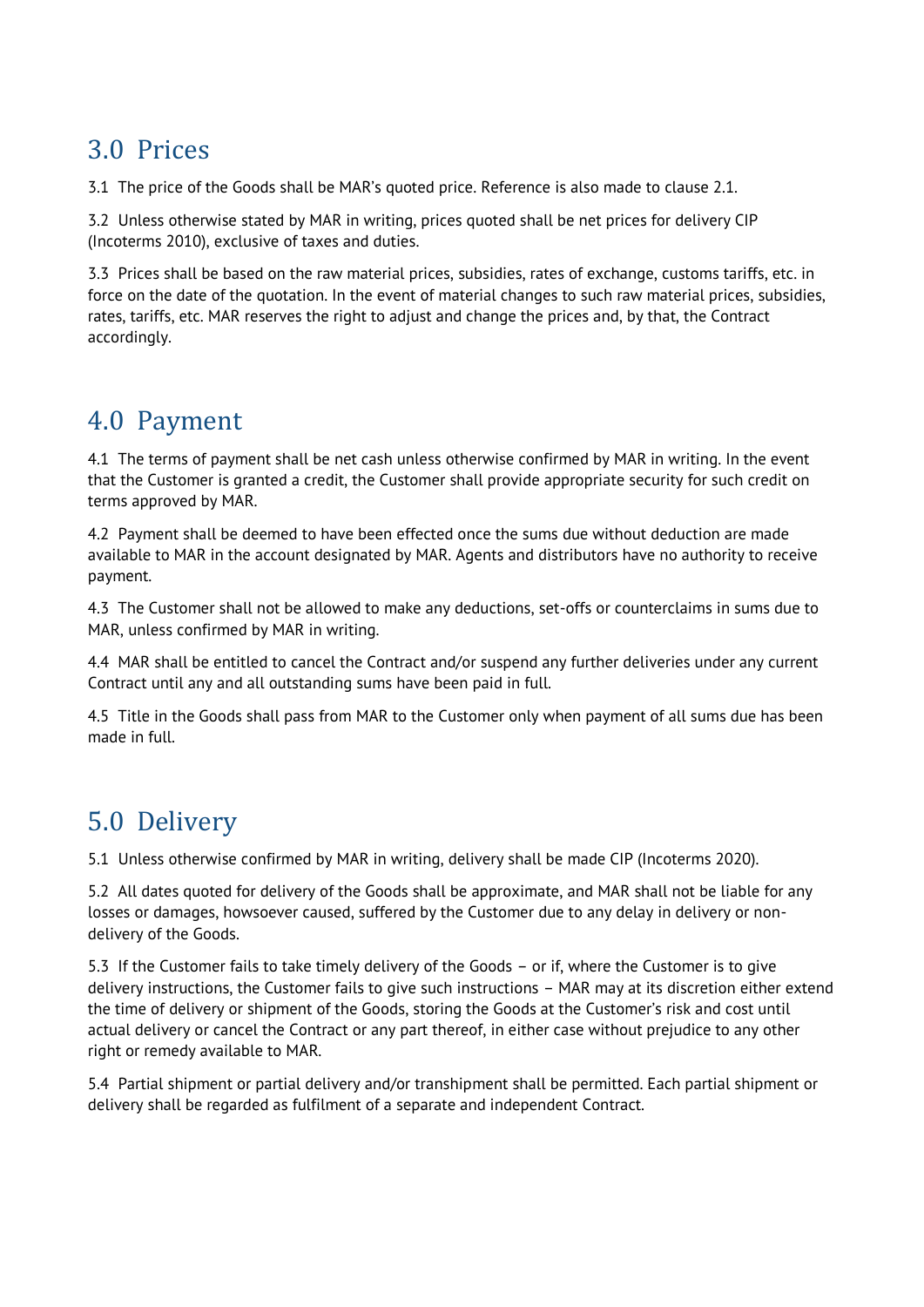5.5 Risk of damage to or loss of the Goods shall pass to the Customer at the time of delivery as defined in Clause 5.1, or if the Customer wrongfully fails to take delivery of the Goods, at the time when MAR has tendered delivery of the Goods.

5.6 The Customer undertakes to abide strictly by the instructions of MAR in respect of the customs handling of the Goods and to provide to MAR, as and when requested by MAR, all relevant documents, including but not limited to export/import documents from EU member states and/or third country required for the entitlement to export refunds or other subsidies. The Customer shall be liable for and shall hold harmless MAR and its affiliates from and against all costs and losses suffered or incurred by MAR and its affiliates as a result of the Customer's breach of this undertaking.

# 6.0 Examination and Notice

6.1 Immediately upon receipt of the Goods the Customer shall carry out a thorough examination of the Goods in order to ascertain whether the Goods are conform.

6.2 The Customer shall lose the right to rely on a non-conformity in the Goods if the Customer fails to notify MAR thereof in writing, specifying the nature of the non-conformity as soon as possible after the Customer has discovered or ought to have discovered such non-conformity. In any case the Customer shall lose the right to rely on a non-conformity at the end of the best-by date of the Goods.

# 7.0 Indemnification and Liability

7.1 Unless otherwise confirmed by MAR in writing the Goods shall comply with the national legal requirements applicable in the country of manufacture. MAR is not liable for the compliance of the Goods with the requirements of statutes, administrative rules and/or regulations applicable in the country of delivery and undertakes no risk or liability in respect hereof.

7.2 The Customer shall be responsible for complying with any and all legislation, administrative rules and/or regulations in force governing partly the import of the Goods into the country of distribution and partly the subsequent processing, marketing, distribution, resale and/or use hereof.

7.3 If the Goods are non-conform due to circumstances for which MAR is liable, the Customer may reject such Goods subject to the time limits contained in Clause 6.2 and the provision of evidence of the nonconformity. Subsequently, MAR may at its discretion either issue a credit note in respect of such nonconforming Goods, make a deduction in the price of the Goods corresponding to the reduced value of the Goods, or replace the non-conform Goods.

No further remedy is available to the Customer in the event of non-conformity of the Goods, howsoever caused.

Non-conforming Goods rejected by the Customer are the property of MAR and shall, at MAR's request, be made available to MAR. Unless MAR elects to take back the non-conform Goods, such Goods shall be disposed of by the Customer at MAR's risk and account in the manner directed by MAR. The Customer shall use all commercial efforts to mitigate the costs of such disposal.

7.4 MAR shall never be liable for the Customer's operating loss, loss of orders, loss of income, loss of profits, loss of time, loss of public subsidies, loss of goodwill or for any special, indirect or consequential losses or damages whatsoever, howsoever caused.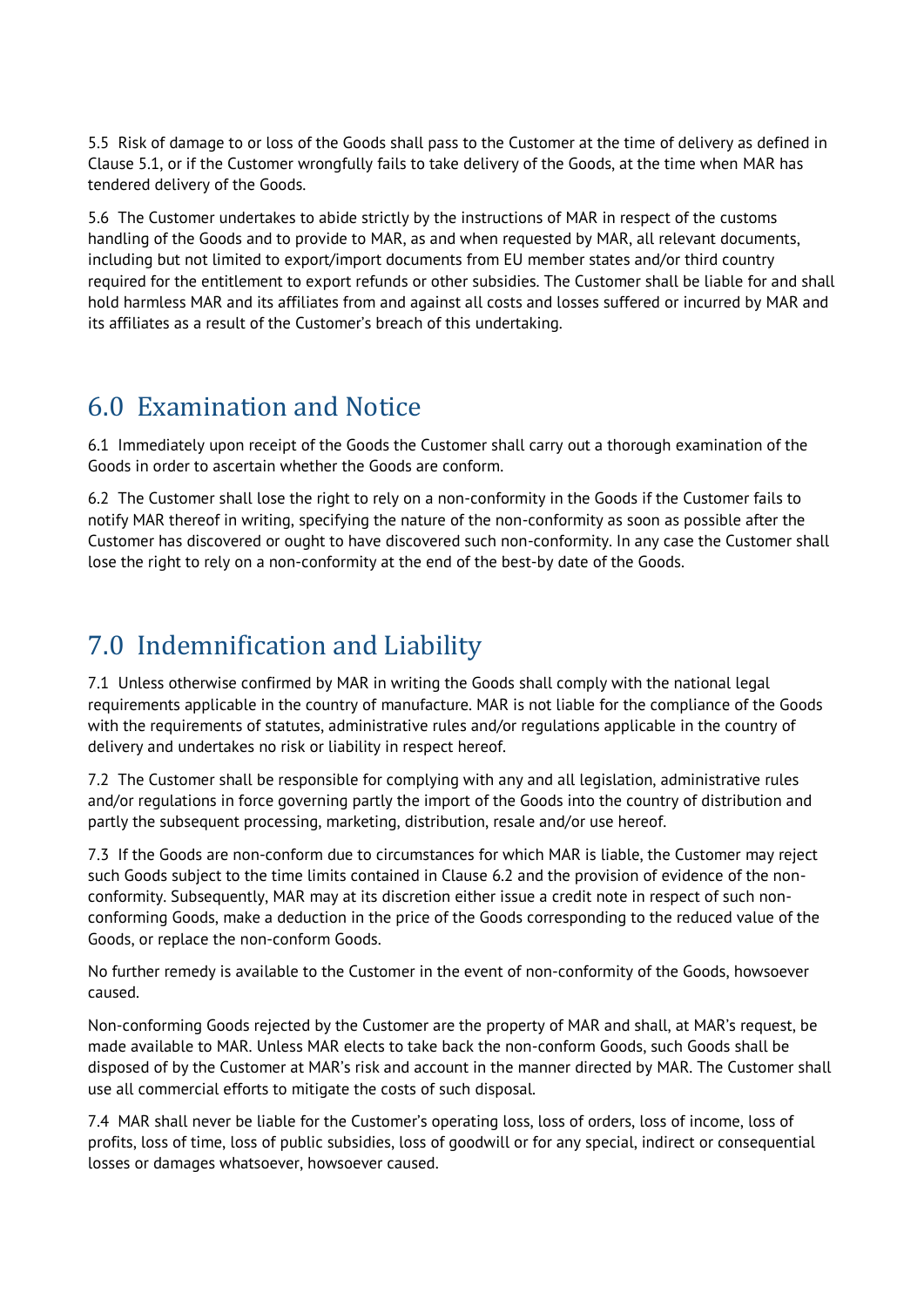7.5 MAR is not liable for the fitness for intended purpose of the Goods and the Customer undertakes the risk and liability that the Goods are suitable for the purpose for which they are marketed and/or used. This does, however, not apply to the sale of retail-packed Goods.

7.6 Unless otherwise confirmed in writing by MAR, MAR shall at all times without incurring liability be entitled to modify or amend the specifications, production processes, packaging and/or labelling of the Goods without notice to the Customer.

7.7 Force majeure: MAR shall not be liable for a failure to perform any of MAR's obligations or deemed in breach thereof, if MAR shows that the failure was due to an impediment beyond the control of MAR, see below. The occurrence of such an event relieves MAR from damages, penalties and other contractual sanctions.

Such events shall include in particular, but shall not be limited to strikes, lockouts, labour disputes, interruptions of operations, explosion, fire, natural disasters, governmental measures and restrictions imposed by national or foreign authorities, confiscation, embargoes, currency restrictions, lack of transport, veterinary diseases, malicious tampering, civil war, acts of terror, environmental measures and defective or delayed supplies from subcontractors.

Further, MAR shall obtain postponement of the time for performance for such period as may be reasonable, thereby excluding the Customer's right, if any, to terminate or revoke the Contract.

7.8 Where the performance of a Contract becomes onerous on MAR due to the occurrence of events that fundamentally alter the preconditions of the Contract either because the costs of performance have increased or the performance for other reasons, for example events as mentioned above, is subject to hardship, MAR shall be entitled to withhold performance or be released of such Contract without incurring liability.

# 8.0 Product Liability

8.1 The Customer agrees to hold harmless and indemnify MAR, its affiliates and representatives against and from all costs, losses, liabilities, damages and expenses arising out of or resulting from the death of or injury to any person or from any damage to or loss of property due to the acts and/or missions of the Customer.

8.2 MAR shall only be liable for physical injury and/or damage to property caused by the Goods if it is proven that the injury or damage is attributable to MAR or such liability follows from applicable mandatory law.

8.3 MAR shall never be liable for any operating loss, loss of orders, loss of income, loss of profits, loss of public subsidies, loss of goodwill or for any special, indirect or consequential losses or damages whatsoever, howsoever caused.

8.4 Recall: In the event of a recall of the Goods instigated by MAR or by a competent authority, the Customer shall in consultation with MAR take all necessary actions that are appropriate in the circumstances. These may include, without limitation, to stop delivery of the Goods and to recall the Goods from warehouses, distributors and retailers. The Customer shall not be allowed to interfere with the recall proceedings, which shall be controlled by MAR only, and the Customer shall not make public any actual or planned recall of the Goods, except as provided by applicable mandatory law or as specifically instructed by MAR.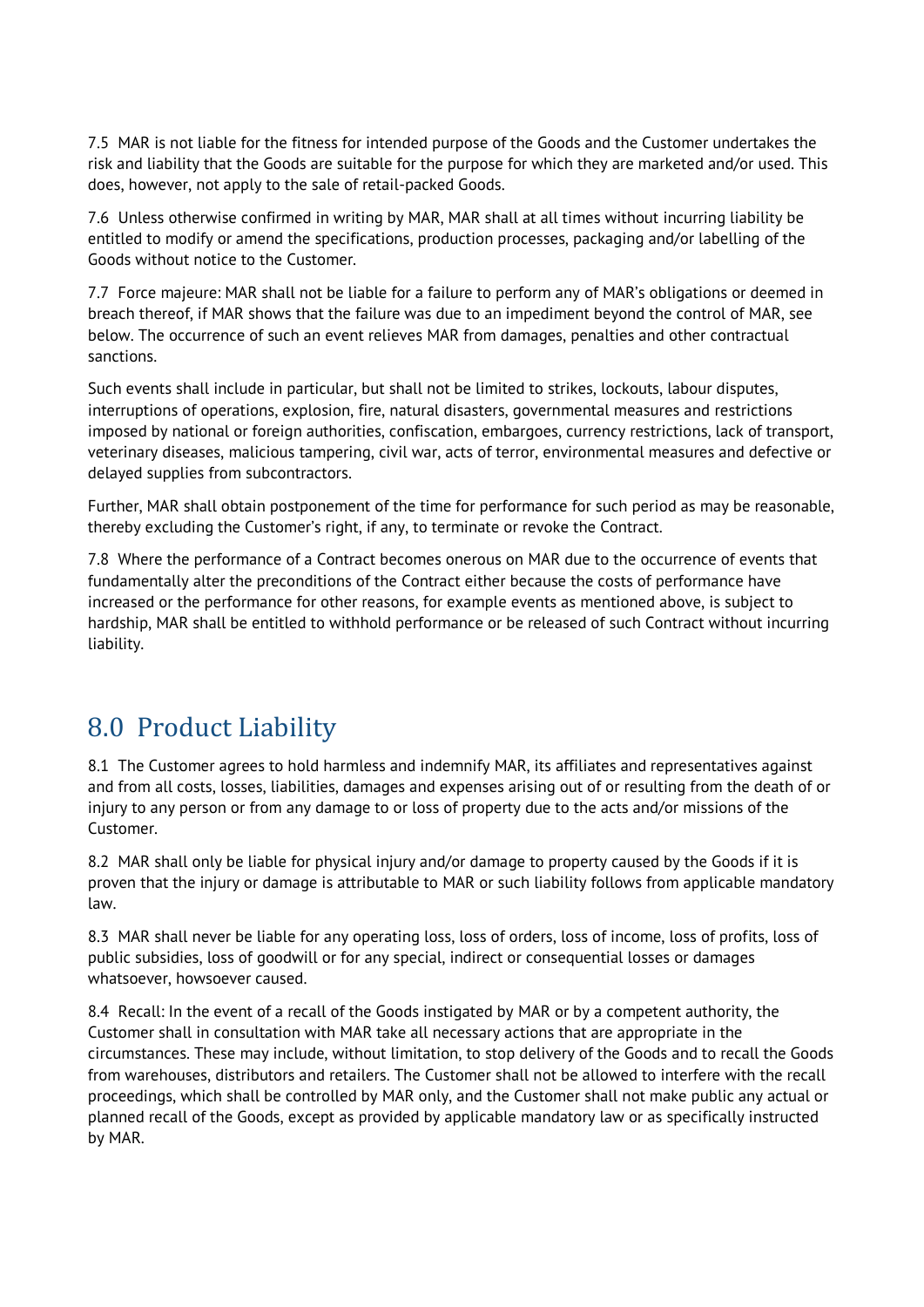# 9.0 Intellectual property rights

9.1 All intellectual property rights or other proprietary rights in and to the Goods or related to the Goods, including but not limited to their formula, design, packaging and know-how, and any modifications or developments thereto, as well as the trademarks and trade names under which the Goods are marketed shall remain the sole and exclusive property of MAR and the Customer acquires no rights, title or license therein or thereto. If the Customer challenges, harms or prejudices the validity or enforceability of such proprietary rights, MAR shall without liability be entitled to immediately terminate any cooperation between the Parties with immediate effect and to cancel any Contract.

9.2 In relation to MAR, the Customer shall be liable for all costs and losses – direct and/or indirect – suffered or incurred by MAR or its affiliates as a result of the Customer's breach of Clause 9.1.

#### 10.0 Miscellaneous

10.1 If any provision contained in these Terms should be held to be void or unenforceable, the validity of the other provisions shall not be affected thereby.

10.2 No waiver by MAR of any breach by the Customer, or failure by MAR to insist on the Customer's performance of obligations shall be considered a waiver of any subsequent breach of the same or any other provision.

10.3 The Customer shall hold in confidence and not disclose to any third party any confidential information disclosed by MAR. The Customer shall not use such information for the Customer's own benefit or the benefit of any third party.

10.4 Nothing in the relationship between MAR and the Customer shall create an agency, partnership or joint venture between the Parties and in specific the Customer shall not be entitled to make any representation or warranty on behalf of MAR.

# 11.0 Private Brand/Label

The following provisions apply to the supply of Goods to the Customer under the Customer's trademark(s) or trade name(s):

11.1 Unless otherwise agreed, the Customer shall free of charge provide MAR with prints, design layouts and other materials required for the manufacture of the packaging for the Goods.

11.2 Unless otherwise agreed, MAR shall have the right to manufacture or have manufactured at least such quantities of packaging as corresponds to the estimated volumes of the Goods required according to the Customer's order forecasts.

11.3 MAR shall manufacture the Goods on behalf of and for the account of the Customer. Any packaging, raw materials and/or Goods, which remain unused, for whatever reason, shall be for the risk and account of the Customer. Upon the request of MAR such packaging and raw materials shall be reimbursed by the